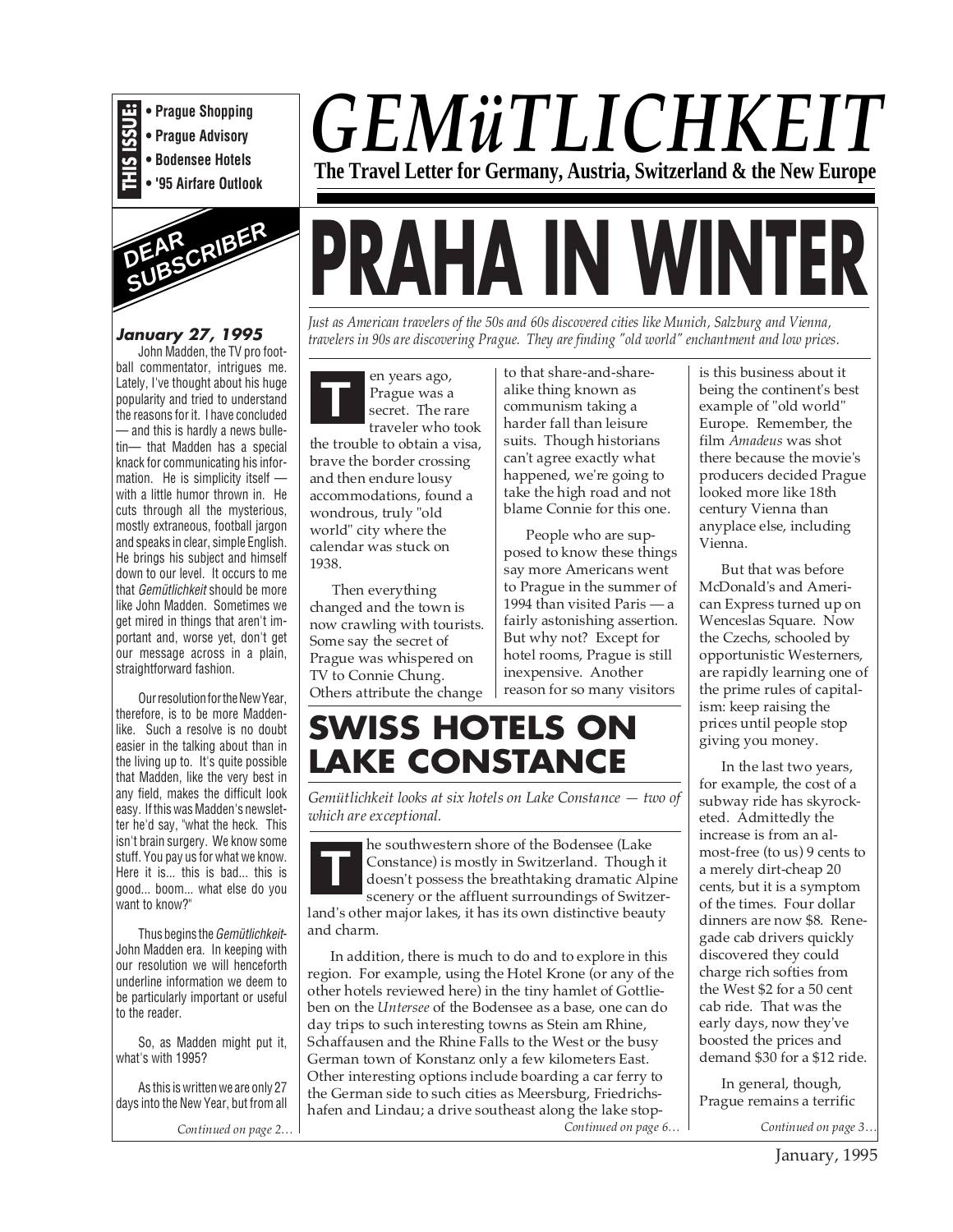#### *DEAR SUBSCRIBER Continued from page 1*

indications to date — the volume of phone calls to tourist offices, early airfare and car rental bookings, the number of calls and orders to the Gemütlichkeit office — '95 could be a recordbreaking year for European travel.

#### **Crowded Destinations**

A heavy flow of tourists to Europe will, of course, be a factor in your trip planning. Expect such cities as Prague, Budapest, Rothenburg, Munich, Berlin, Vienna, Salzburg, Zürich, Geneva and Lucerne to be jam-packed from mid-June to early October. Hotel rooms in Prague, especially, will be hard to find in the high season. You may want to spend more time than usual in small towns and in the country. In a later issue we'll have some specific suggestions along those lines.

#### **Airfares & Airplanes**

As this is written, very low fares to Europe are in effect. In early January, you could have gone roundtrip to London from New York for \$199. Through today (1/27/95) you can — provided you can get a seat — fly roundtrip to Europe for about \$400 from the East Coast, \$500 from the Midwest and \$600 from the West. Not to worry if you missed this sale, there will be others to stimulate February to May travel. From a strictly airfare point of view, right now is perhaps the best time to visit Europe. One piece of advice: stay in touch with the airlines or a travel agent, especially if you're flexible enough to go at the drop of an airfare. Some sales are only for a day or two and are often not advertised except via fax to key travel agents. And don't forget such lesser-known airlines and charter carriers as LTU, Balair, and Martinair.

The big question is what will fares be this summer. Last summer they held up better (or worse, if you will) than at any time since the Gulf War. A reliable industry source tells us that the number of seats already booked for the summer of '95 — mostly groups — is substantially up over a year ago. This does not bode well for the consumer because if the airlines can manage to fill their airplanes without cutting prices they, of course, will not do so. Still, there are many airlines and plenty of seats to fill to Europe. Most major carriers are right now in the process of selling blocks of seats to consolidators like DER Tours who will resell them at prices lower than the airlines will.

It remains to be seen, however, if buying from a consolidator will ultimately be your best deal. If the airlines' own advance summer sales begin to lag, say in March and April, companies like Continental and TWA will undoubtedly lower prices. Other carriers are sure to follow. Often these airline sale prices are less than consolidator prices. In any event, we expect summer airfare wars to be fewer, shorter in duration and less bloody (higher fares) than in the recent past. By the end of February we will know the consolidator fares. Air ticket shoppers will then know what they have to fall back on in the event the big fare wars fizzle out. Such a strategy, of course, carries some risk. If the airlines are able to get their price it means summer sales are strong and the shopper who waits too long may find himself or herself talking to a consolidator who has a good price but can't make a reservation on fully booked airplanes. In any event, for those planning to travel this summer we recommend, for now at least, that you wait to purchase tickets at least until the consolidator prices are known. You should also keep in mind that as a subscriber you are entitled to a \$50 per ticket fare reduction on Swissair (800-521-6722 for info), substantially more if you're flying fullfare economy, business class or first class.

And finally, whenever you go, from now to next November, figure on your flight being full.

#### **Auto Rental**

This is the golden age of auto rentals  $-$  at least in Germany where the weekly price of a midsize, four-door car is slightly less than \$14 a day, not including tax or collision insurance. In

 $\mathbb{R}$ 

Switzerland, rates are lower than last year but well above Germany prices. The same Ford Mondeo goes for \$20 per day plus tax. France, Austria and, in particular, Italy are much higher. It is also possible to pick up a car in Germany and drop it in another country without having to take out a second mortgage. If the drop is in Zürich, Paris or Vienna, the drop charge may be as little as \$60. Opel Astras and Opel Vectras can be driven into Eastern Europe but not dropped off there. Bottom line: fly in and out of Germany and save big on car rentals.

However, the savage rate war responsible for these low prices is cooling down. Evidence of this rumored "cease fire" came in early January in the form of a massive rate hike on the BMW 316i from \$109 per week to \$299. We are waiting for the other shoe.

Because car rental rates in Germany are unlikely to remain at current levels, we recommend you book a car and pay for it now (800-521-6722), thereby locking in these low rates. Since there are no cancellation or change charges, you lose nothing except the use of your money for a few weeks or months.

#### # # # #

As you can see, with reasonable airfares and low car rental prices, the 1995 traveler has a good start on a reasonably-priced European vacation. But what about hotel rooms? As to that, I offer this little experiment. In the first five pages of the 1994 Michelin Red Guide (1995 not yet out) I counted 24 hotels for which the most expensive double room price was 150 DM (\$99) or less. Eight of those were under 110 DM (\$73) double. The '94 guide has 905 pages of hotel listings. If this ratio holds over those 905 pages, then in Michelin alone one can find the address, phone and fax number of over 4,000 hotels with rooms under \$99 double and of those some 1,500 are under \$73! Michelin doesn't include "dumps" in its Red Guides.

Europe will still be affordable in 1995.M

| Vol. 9, No. 1 <b>GEMÜTLICHKEIT</b>                                   |
|----------------------------------------------------------------------|
| The Travel Letter for Germany, Austria, Switzerland & the New Europe |

**Consulting Editor:**<br>Subscription Dept:.

**Editor & Publisher:** Robert H. Bestor, Jr. **Associate Editors:** Elizabeth Schiller, Bruce Woelfel **C. Fischer, R. Holliday**<br>Paul T. Merschdorf **Design & Composition:** Paul T. Merschdorf **Consulting Editor:** Paul T. Merschdorf **Consulting Editor:** Paul Thomas P. Bestor Andy Bestor, K. Steffans

**Gemütlichkeit** (ISSN 10431756) is published monthly by UpCountry Publishing, 2892 Chronicle Avenue, Hayward, CA 94542. TOLL FREE: 1-800/521- 6722 or 510/538-0628. FAX: 510/582-8296. Subscriptions are \$67 per year for 12 issues. While every effort is made to provide correct information in this publication, the publishers can make no guarantees regarding accuracy. Second-class postage paid in Hayward, CA.

**POSTMASTER: SEND ADDRESS CHANGES TO:** Gemütlichkeit, 2892 Chronicle Ave., Hayward, CA 94542

#### **HOTEL RESTAURANT RATING KEY**

**Rating Category Scale** Unacceptable 0 - 3<br>Adequate 4 - 7 Adequate 4 - 7<br>Average 8 - 11 Average Above Average 12 - 15 Excellent 16 - 20

#### **Hotel Rating Criteria** People/Service 30% Location/Setting 15% Guestrooms 30%

Public rooms 5% Facilities/Restaurant 20%

#### **Restaurant Criteria**

Food 65% Service 20% Atmosphere 15%

pleasant establishment. **\$** Offers significant value.

**Special Designations G** By virtue of location, decor, special charm, warmth of management, or combination thereof, an especially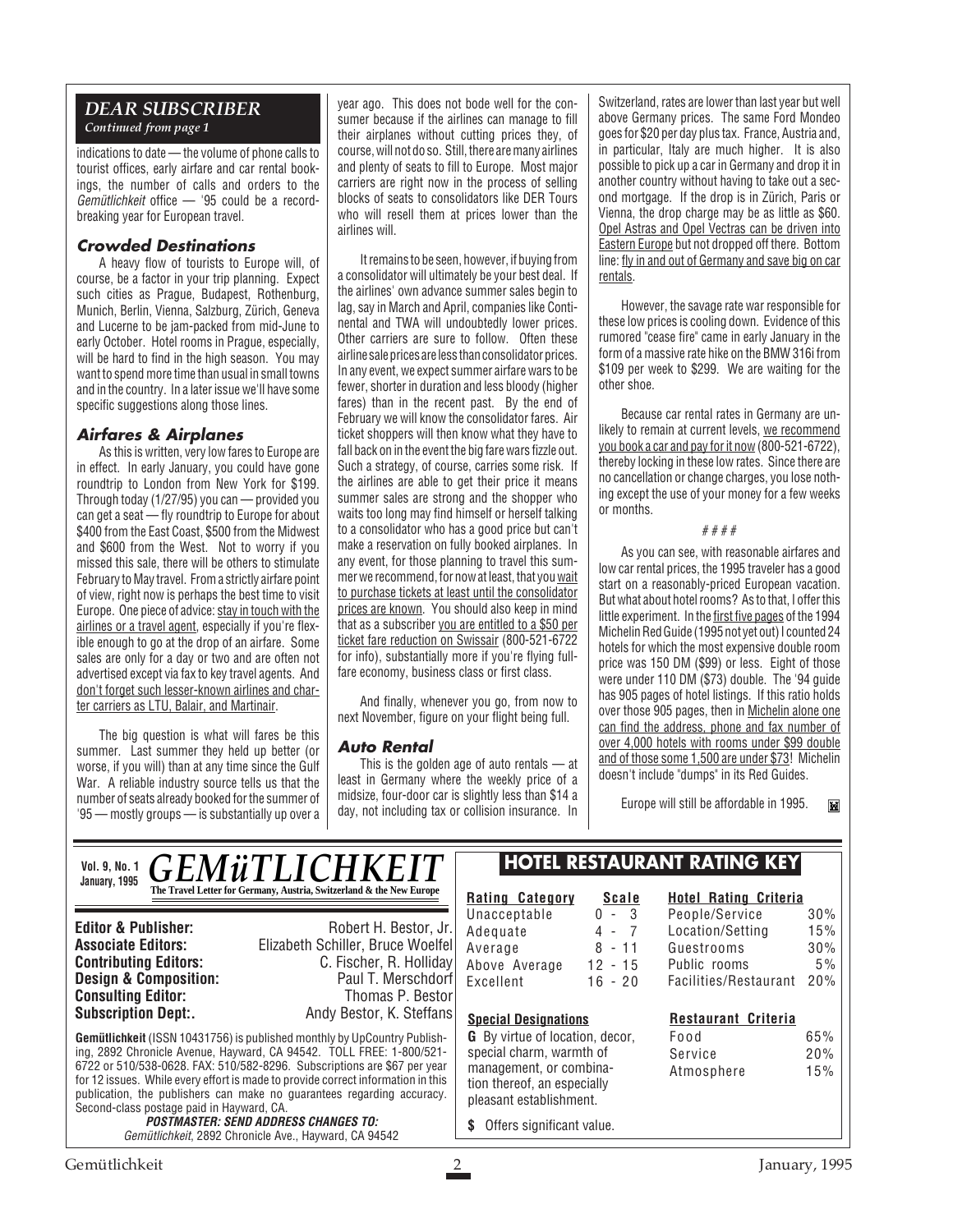#### *PRAGUE Continued from page 1*

bargain. Unlike some of the city's cab drivers, most other businesses haven't yet figured out how to charge locals one price and visitors another. Except for hotels, prices are a throwback to Europe of the 50s and 60s. New hotels are opening but a high-season room shortage still pushes rates to the gulping point. Thus the town is a much better bargain in the off-season when hotel rooms are heavily discounted.

Things are changing rapidly and the time to see "Europe as it once was" is as soon as you can. Following is Bruce Woelfel's Prague report. — RHB

#### **A Winter Visit to Prague**

Our train from Dresden to Prague passed vine covered slopes, wispy white birch forests and, along the river, large villas with boat landings. As we pondered the murky weather we wondered about our destination. When a chilly winter fog reduced visibility to zero, we imagined a place as gloomy as London. Reality, however, was quite different. Prague is neither gloomy nor reminiscent of London.

As seen while crossing the Vltava river, the city is a network of distinctively designed structures: gilded towers shining in an unexpectedly bright light, onion-shaped spires and multiple turrets and steeples in an endless variety of lacy designs. The setting is dominated by the 16th century Renaissance structures of Hradcany Castle and its towering cathedral.

Walking Prague's cobblestoned streets, we found it also to be a city of elegant Baroque building facades, alive with gold detail and delicate pastels of pink, yellow, blue and green. Each front is different. A rosecolored, four-story townhouse emblazoned with an elaborate, gold-lettered, coats-of-arms, is set between immaculate white-painted stone buildings with dormer windows. Unlike Berlin, which still shows extensive war damage, buildings in Prague seem to be either carefully maintained or restored to perfection. In the "Old *Continued on page 4…*

### **PRAGUE TRAVEL ADVISORY**

**• Getting Around.** Once in Prague, forget your car. Auto travel is slow and frustrating. Trams are the best bet. Even in winter, long lines of cars and trucks snake along single lane boulevards and bridge crossings while trams zip past, their tracks magically clear. They are cheap and fast, with stops spaced at rather long intervals. Many have heated seats which are very welcome in winter. Three subway (Metro) lines each with 10 or more stations provide fast longer distance travel. Buses are also useful in reaching some destinations, although they are slowed down by other road traffic.

Single ride tickets for all public transportation — underground, trams and busses — are about \$.20 per ride and can be purchased from *tabak* shops or from vending machines in the metro stations. One-day tickets, also valid throughout the system, are 50 Kcs. (\$1.85), and five days are available for 170 Kcs. (\$6.30).

**• Taxis.** To be avoided. Prague cab drivers are predatory overchargers. If you must use a cab, hire only the state-owned taxi service (tel. 02/20 29 51 or 02/20 39 41.) One day, tired of walking, we were thoroughly bilked by an aggressive driver who illegally drove on streetcar tracks to speed us back to our hotel and then demanded more than \$30 for the 10 minute ride. We bargained him down to about \$12, but realized later that a better course would have been to plead insufficient funds then go into the hotel for assistance. Our concierge told us afterwards that only two companies are reliable: City Cab and Fo. Look for one of these or do not ride a taxi in Prague.

**• Prague Map.** Because good maps may not be readily available in Prague, we recommend obtaining the Prague city map published by the German Auto Club (ADAC) prior to your trip. Scaled at 1:20,000 it has a complete street index and displays subway and transit stops. (\$6.95 plus \$2.50 shipping, 800-521-6722.)

**• Czech Money** Though we recommend charging everything possible when traveling, credit cards are not widely accepted in Prague and one must carry at least some local currency.

The koruna is fairly stable these days, about 27 to the US dollar. In the U.S. it is possible to obtain korunas through the currency offices of **Thomas Cook & Son** (phone 1-800-CURRENCY). On a recent day, the financial pages of our local newspaper showed an exchange rate of about 27.7 Kcs. to the dollar. That same day Thomas Cook was selling korunas for slightly less than 23 to the dollar plus a commission of about 1% or \$3.95, whichever was greater. At that rate, for \$250, plus the \$3.95 commission, one would receive 5725 Kcs. But be sure to spend all your Czech money before leaving the country. On the day in question, Thomas Cook would have *bought back* those same 5725 korunas for only about \$186. Once in Prague, change money only with the state bank which charges a 1% commission. Some private services charge as much as 9%. Whenever changing money be sure always to shop the exchange rate.

**• Information Sources in Prague** - There is no central tourist office in the Czech Republic. Various private travel agencies call themselves "information centers" and compete for tourist business. The largest of these is CEDOK, phone 242/13495 in Prague or 800-800-8891 in the U.S.. Though several agencies can find accommodations (examples: **CEDOK**; **CDM**, tel. 249/ 10251; and **Ave Ltd,** tel. 242/23226) one can book many Prague hotels through the toll-free numbers of international chains like Best Western (800- 528-1234). However, don't go to Prague with a hotel reservation.

Perhaps the best resource for North American tourists is the **American Hospitality Center** (Male namesti 14, tel. 02/36 74 86). The English-speaking

*Continued on page 8…*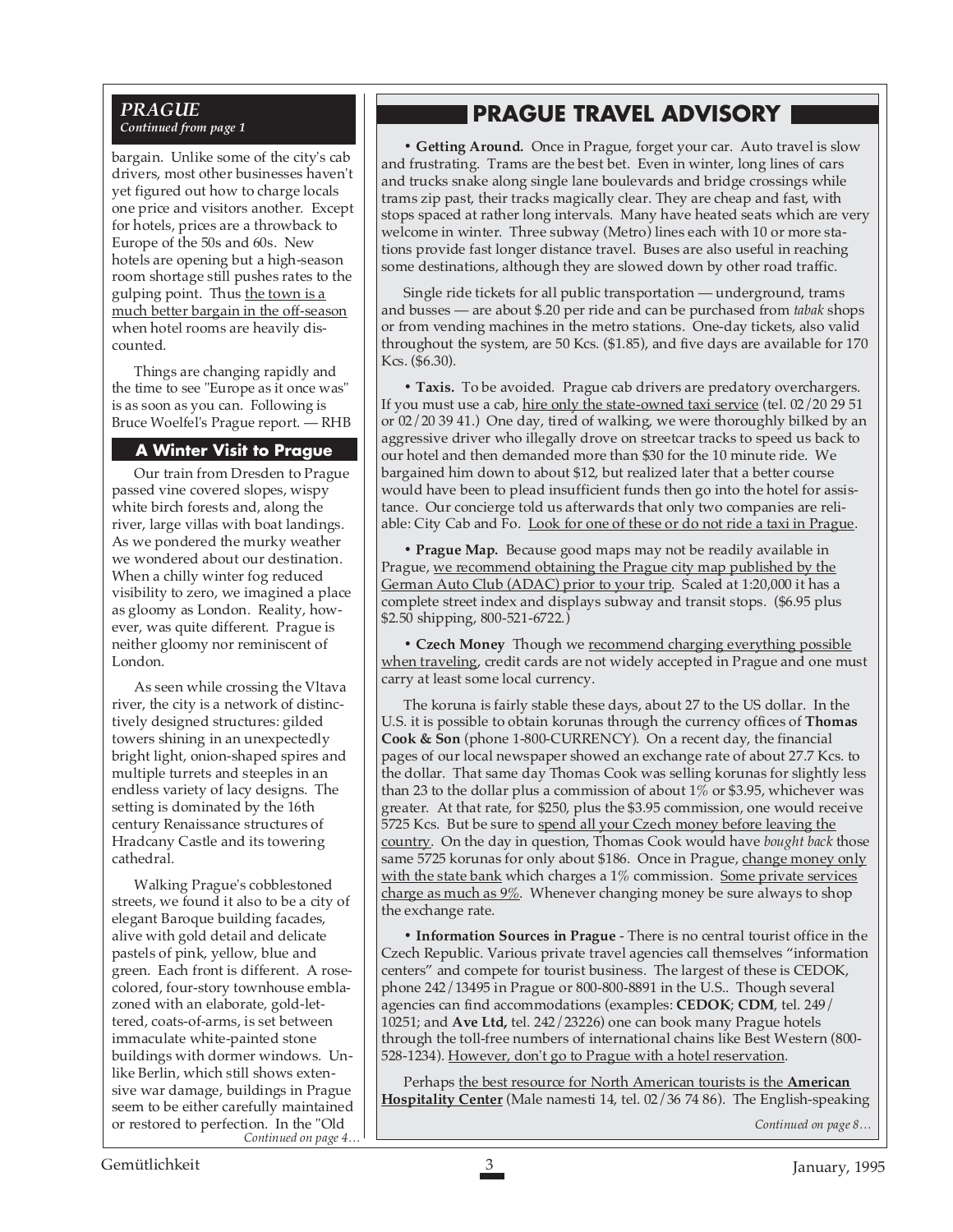#### *PRAGUE Continued from page 3*

Town," for example, the cathedral-like Town Hall displays a red and blue royal coat-of-arms and its gilded astronomical clock is flanked by pigmented figures of medieval knights.

We also found Prague to be a lively city, full of street musicians, shoppers and sightseers.

Such an alluring, complex city, so full of life and culture, demands exploration. After four days of constant walking, subway, bus and streetcar travel, we only scratched the surface.

The Castle District is particularly intriguing. Following a bus ride up the steep slopes to Hradcany, where we gazed at the stained glass windows of huge St. Vitus Cathedral, we descended on foot via tortuous cobblestone alleyways that passed tiny dwellings, one or two closet-sized rooms each, formerly inhabited by artists and writers, including Franz Kafka.

Later we visited the grave of this master of irony and black humor. His tomb, in a brooding forest, is in the city's only Jewish cemetery, watched over by a woman caretaker who handed me a yarmulke to wear and showed us where to look. The grave is marked by a single five-foot high stone labeled with one final irony: his name is chiseled between those of the mother and father whom he detested.

Prague is an affordable city. Clothing is inexpensive, though department store goods had a 50s look about them. Crystal glassware is widely sold at reasonable prices (see "What to Buy in Prague"), but imports from Eastern Europe do not seem to be available. This is a country that looks to the West not the East for trade.

Restaurants are also inexpensive. Palatable food is available in numerous pub-like places off the major shopping street Narodni trida. For about \$4 one can enjoy a hearty, filling meal.

Good coffee, in numerous hole-inthe-wall shops, is about \$1.25, more in the fancier establishments. The won-

derful Art-Deco cafe at Hotel Europa with high ceilings and colorful murals is a good example. But beware the kind of coffee you order there unless you want an early cocktail hour. One morning we innocently asked for "Prague Coffee" which came in a large mug enriched by sugar, cream, cinnamon and ... a shot of liquor.

For us, four days wasn't enough. The Jewish quarter, with evidence of a rich culture tragically ended, needed more time. The river and its bridges were worth another half day. The shopping district around Wenceslas Square, site of the 1969 confrontation between Czechs and Russian tanks and, 20 years later, protests against the police beatings of students, which brought about the end of the communist state, needed at least two more days.

We put Prague at the top of our list of places to return to ASAP.

#### **Moderately Priced Hotels**

*(Ed. Note: Prices in Prague, including those for hotel rooms, are constantly changing. The 1994 off-season double room rate published by the "Best Western" reservation service for the City-Hotel Moran was about \$60. In December, our Bruce Woelfel paid \$110.*

*Several of the hotels listed below, the Moran being an example, have U.S. reservation services. Of course, a U.S. 800 number is very convenient and these reservation services claim their prices are at least as cheap as dealing directly with the hotel. With Bruce's reservation, that proved to be the case, but we still recommend obtaining a price quote from the hotel as well as through toll-free services in the U.S.*

*Prague hotels quote rates either in Czech korunas (Kcs.) or German marks. Because of that, and the fact that rates are changing so rapidly, the hotel rates listed herein are approximate for December 1994 and expressed in U.S. dollars only. As usual, breakfast is included in the price unless otherwise indicated.)*

#### City-Hotel Moran

This small hotel, a member of the "Best Western" marketing group, is only a 10-minute walk from the town center and perfect for independent travelers. Though hardly a "grand"

hotel, with banquet halls and a fancy French restaurant, the newly renovated Moran is sparklingly modern and clean. Everything including lobby, dining room and guest rooms is pleasantly in harmony. Many hotels are a jumble of styles, with different areas reflecting the ideas of various decorators or owners. Not so the Moran. All is accomplished with panache and each part belongs to the whole: lobby, restaurant, guest rooms, corridors.

The restaurant/breakfast bar, just off the lobby, feature simple modern decor: marble floors, light wood wainscoting with green panels and a large gold-framed oil painting.

Breakfast consists of cereals, juices, breads, rolls and croissants, scrambled eggs, sausages and bacon. Room service is prompt and cheap: a bottle of white wine was 240 koruna (\$9); a "club" sandwich of ham, cheese and hard boiled egg was 180 koruna (\$6.50). The Moran's restaurant serves simple Czech food at low prices. Dinner (about \$20 for two with a glass of wine) included Beef Stroganoff with ham, spätzle, tomato, lettuce and sweet red pepper garnish.

Guests are served by a friendly and efficient staff. As a moderatelypriced city lodging, the Moran leaves little to be desired and, in winter at least, is a good value.

**Address:** Best Western City-Hotel Moran, Na Morani 15, CZ-120 00 Praha 2

**Phone:** 24/915208 **Fax:** 29/7533

**Location:** Ten minutes from the town center, near the Vltava River and the Karlovo Namesti Metro stop **Rooms:** 57 doubles

**Proprietor:** Johannes Aldrian, Director

**Prices:** Singles, \$79 to \$130, doubles \$110 to \$206. Book in the U. S. through 800-528-1234

**Meals:** All available **Facilities:** Bar

**Credit Cards:** All

**Disabled Access:** Good, speciallyequipped rooms available soon **Closed:** Never **Parking:** \$9.25 per night **Rating:** EXCELLENT 16/20 **\$**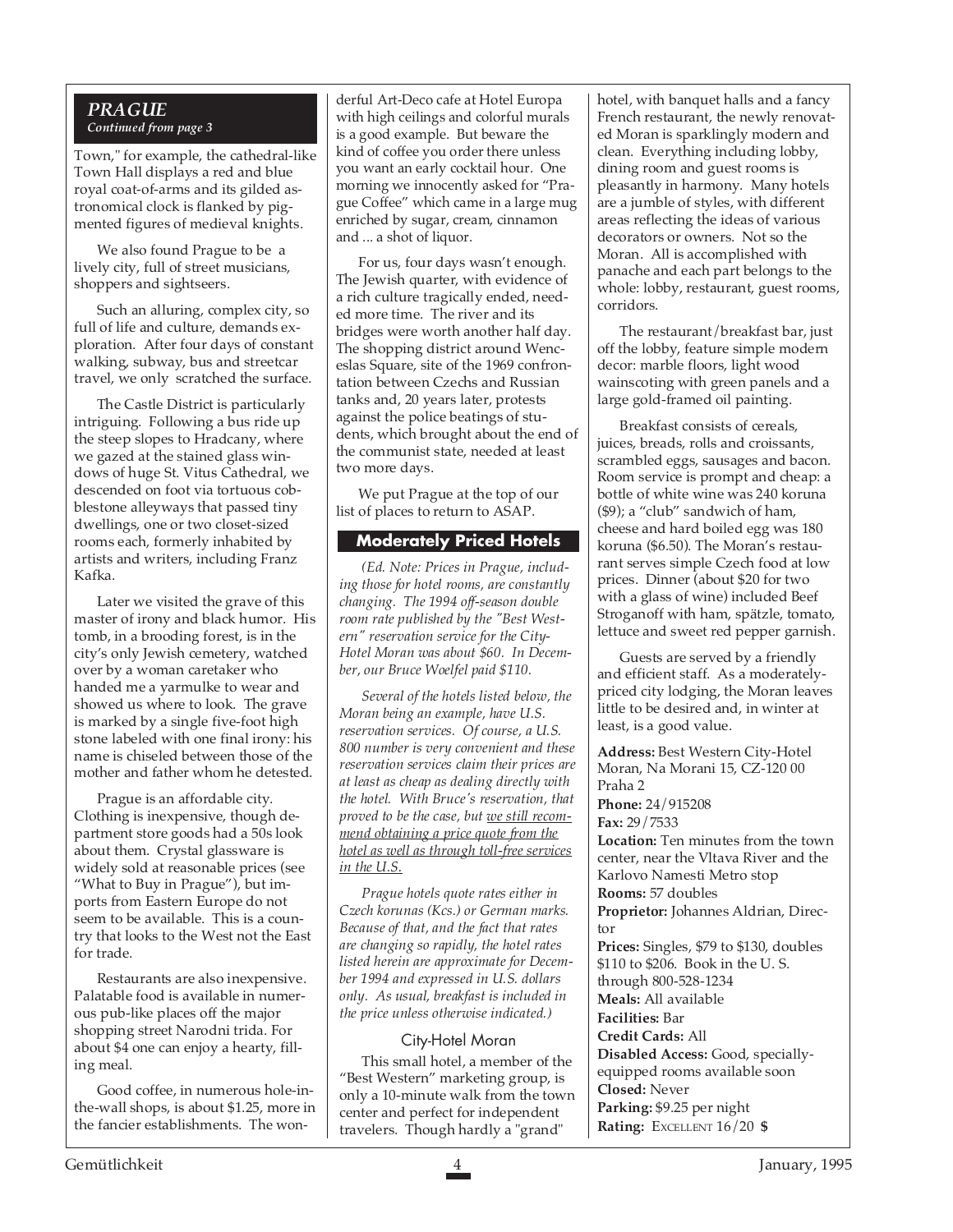#### Hotel Meteor Plaza

The Meteor occupies a rather unimaginatively renovated Baroque building with origins from 1307. It is, however, in a fine location five minutes from Wenceslas Square near the Namesti Republiky metro stop.

Though adequate in size and amenities, guestrooms are somewhat dark with drab brown and beige furnishings. Rooms facing the street are only quiet with the windows closed. Those located on the inner courtyard or the narrow side street are more peaceful.

**Address:** Best Western Hotel Meteor Plaza, Hybernska 6, 110 00 Praha 1 **Phone:** 242/20664 **Fax:** 242/13005 **Location:** Near Wenceslas Square **Rooms:** 7 singles, 81 doubles **Proprietor:** Dr. Sustek **Prices:** Singles \$135, doubles \$162 (\$95 winter rate booked from USA) **Meals:** All available **Facilities:** Solarium, fitness room, whirlpool and sauna **Credit Cards:** All **Disabled Access:** Four rooms specially fitted **Closed:** Never **Parking:** \$15 per night **Rating:** AVERAGE 10/20

#### Maximilian

This new "residential" hotelpension, aimed at business travelers, is located in a quiet part of town in the old Jewish quarter. Built in 1904, it originally was a private residence. Guestrooms are rather formally decorated and have chandeliers.

**Address:** Maximilian Hotel, Hastalska 14, CR 11000 Praha 1 **Phone:** 7242/62941 **Fax:** 7242/62941/110 **Rooms:** Two singles, 70 doubles **Proprietor:** Gabriela Buzkova, Asst. to General Manager **Prices:** Singles \$126 to \$166, doubles \$160 to \$200 **Meals:** Breakfast only **Facilities:** Cafe-bar **Credit Cards:** All **Disabled Access:** Not suitable **Closed:** Never **Parking:** Hotel garage **Rating:** ABOVE AVERAGE 13/20

#### **WHAT TO BUY IN PRAGUE <b>WHAT**

*P*rague is alight with Bohemian glass and crystal shops. If you have always wanted a complex, classic chandelier, Prague is the place to buy it. Even with shipping and handling, the price tag will be less than you think. A lovely decanter and six matching glasses can be purchased for about \$30. Select from hand-painted flower designs or the mauve or green colors the Czechs love. I bought a set of showstopping goblets, very contemporary in soft golds, greens, and rose for about \$45 and have seen similar art-glass items in Neiman Marcus and Rosenthal stores for about \$250. Indeed, those with patience and an eye for quality can find real treasures.

**Krasna Jizba**, an excellent arts and craft store on Narodni Street, offers subtle hand-crafted jewelry made by local artisans. I could not resist a necklace and matching earrings for \$14, and a hand-painted silk scarf for \$20. This store also has whimsical folk art, housewares, and sophisticated clothes by local designers, which sell for MUCH more in Paris.

Czech folk artists are renowned for their marionettes with carved wooden faces that are startlingly realistic, from very cheap to expensive. You can even commission an artist to make one of yourself. Truly an amazing signature piece for your foyer or for a bookcasetop one-of-a-kind conversation piece! The Hotel Moran owners chose to personalize their hotel's postcard with two life-size marionettes of themselves. The faces are so photographically accurate that I instantly recognized the people who greeted me so kindly upon arrival!

Finally, as a die-hard Kafka fan, I could not resist a KAFKA! PRAGUE! t-shirt which at \$22 was no bargain.

Stores selling the above merchandise are located in the central pedestrian zone — a most pleasant and educational stroll past architectural masterworks. Start at the top of Wenceslas Square and head straight down toward the river. Continue on to Old Town Square, in "the center of everything." For the art collector on a budget, Prague is a city not to miss!

#### Hotel Adria Praha

The Adria is a centrally located four-star hotel in a renovated 14th century building with a yellow Art-Deco facade. The rear of the hotel faces an attractively landscaped public park. The large, modern guestrooms are well decorated and furnished. Attractively designed bathrooms include oversized bathtubs. Besides a bar off the lobby, there is a cafe and a grotto-like wine restaurant on a lower level.

**Address:** Hotel Adria Praha, Vaclavske namesti 26, Praha l, Czech Republic **Phone:** 24219274, 242/19285 **Fax:** 242/11025, 261/529 **Location:** Center of city, near Wenceslas Square **Rooms:** Seven singles, 59 doubles, three studios, five apartments **Proprietor:** Gabriela Buzkova **Prices:** Singles \$127-\$149, doubles \$155-\$182, studios \$201-\$220, apartments \$255. **Meals:** All available **Facilities:** Bar, outdoor terrace **Credit Cards:** All **Disabled Access:** One specially equipped room **Closed:** Never **Parking:** Public garage **Rating: ABOVE AVERAGE 12/20** 

#### Ambassador

A large, pleasantly renovated, Art-Deco hotel in the center of Prague. Larger than average rooms are comfortably furnished with imitation period pieces. Quiet rooms facing an inner courtyard are decorated in brown and gold with crystal chandeliers.

Hotel facilities include modern snack bar, pub, gourmet restaurant, disco and casino.

— Sally Lloyd Woelfel **Meals:** All available *Continued on page 8...* **Address:** Interhotel Ambassador - Zlata husa, Vaclavske namesti 507, 111 24 Praha 1, Czech Republic **Phone:** 242/12185 **Fax:** 242/26167 Location: Facing main boulevard in center of city **Rooms:** 30 singles, 142 doubles **Prices:** Singles \$120-\$180, doubles \$150-\$220, suites \$200-300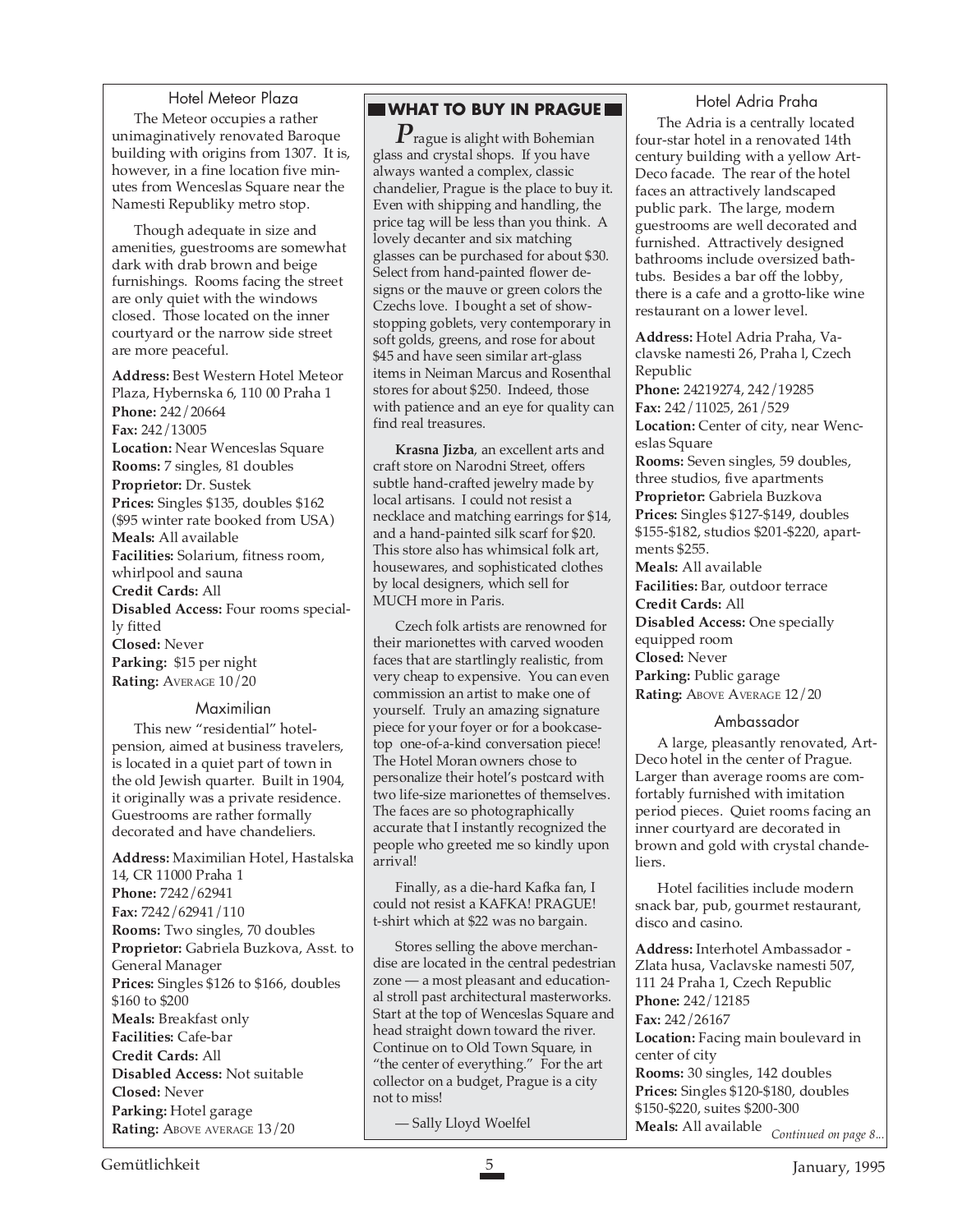#### *LAKE CONSTANCE Continued from page 1*

ping at Swiss lakeside towns such as Romanshorn, Arbon, Horn and Rorschach; perhaps winding up in Bregenz in Austria. Other possibilities include venturing inland to St. Gallen and/or Appenzell. Zürich is an easy drive for a day of shopping.

During our stay, we drove and walked along the lake shore and explored the little town of Gottlieben. However, our most interesting outing was an afternoon in lively Konstanz.

Early in the 15th century, rival popes gathered here with thousands of their supporters to determine several matters, the most important being who would be the one and only pope. After a long and difficult negotiation, the election of Martin V was recognized by all parties.

We parked on the Swiss side in Kreuzlingen and walked across the border without even being asked to show our passports. With exception of Berlin, Konstanz is about as multicultural as a German town gets. Ambling down its crowded, pedestrian-only streets we bumped elbows with many nationalities; especially Turks, who are responsible for some of Germany's finest street food — Giros. Every hundred yards, or so it seems, is a little stand roasting layers of meat on a vertical spit which is sliced as needed for these delectable sandwiches.

Something we missed on this trip but will see next time is the Napoleon Museum at Arenenberg, a few kilometers West of Kreuzlingen.

Here are our thoughts on several hotels we either stayed in or inspected. They are listed in the order of our preference.

Schlössli Bottighofen



This is a near-perfect little hotel full of charm and elegance directly on the Bodensee. The rather plain, four-sided, four-story building's white exterior, capped by a high, steeply-pitched roof with dormer windows, relies on candy-stripped shutters to give it its "little castle" look. In warm weather, its restaurant extends service to a very pleasant lakeside garden with white tables and chairs under massive chestnut trees

The Schlössli's 11 rooms are beautifully decorated, meticulously maintained and come with the usual amenities such as clock radio, minibar, direct dial phone and cable TV (9 channels). Number 34 is a corner room and offers a lake view from one window. Number 31 is also on a corner and slightly larger. The pristine bathrooms are equipped with such extras as hair-dryers, heated towel racks and terry cloth robes.

#### This is an exceptional small hotel.

**Address:** Schlössli Bottighofen, CH-8598 Bottighofen (near Kreuzlingen) **Phone:** 072/75 12 75 **Fax:** 072/75 15 40 **Location:** On the water **Rooms:** 11 **Proprietor:** Bruno Lüthy **Prices:** Singles 110 Sfr. (\$85) to 150 Sfr. (\$115), doubles 180 Sfr. (\$139) to 260 Sfr. (\$200) **Facilities:** Restaurant, lakeside garden terrace **Credit Cards:** All **Disabled:** Not suitable **Parking:** Free **Rating:** 17/20 EXCELLENT **G** EDITOR'S

Romantik Hotel Krone

The enclave of Gottlieben boasts a population of nearly 300, a 13th century castle which was once used as a prison for the deposed anti-pope John XXIII, and the excellent Romantik Hotel Krone. CHOICE

The Krone's half-timbered, historic building is in a very quiet location on the lower lake. Its warm, snug interior is notable for low ceilings and dark wood.

It's easy to feel at home in the unpretentious but very comfortable guestrooms. In our room, Number 114, a typical double, we particularly appreciated a pair of easy chairs. Rooms are equipped with the usual amenities: cable TV, minibar and radio.

The Krone has a particularly fine restaurant. Among the highlights of two dinners: *blaufelchen,* a perch-like lake fish fried very crisp and served with lemon, tartare sauce and boiled potatoes; superb, fresh morel mushrooms with a chicken stuffing in a cognac sauce; a frothy, buttery watercress soup; tournedos of beef in a reduced wine sauce; filets of sole with morels and a marvelous rack of lamb. From the Krone's extensive wine list we chose, while in a celebrative mood, 1981 Lynch Bages, a Bordeaux for 115 Sfr. (\$88) and a Pinot Noir from Aigle on Lake Geneva for 27 Sfr. (\$21).

Owner-Maitre d'hotel Georg Schraner, who speaks excellent English, greets guests with an urbane warmth and is happy to offer recommendations regarding sight-seeing in the region.

We rate the Krone slightly below the Schlössli Bottighofen. However, since the hotels are of such differing styles, that preference may be attributed to a matter of personal taste. The Krone and the Schlössli are small hotels of exceptional quality and clearly superior to others reviewed here.

**Address:** Romantik Hotel Krone, Seestrasse 11, CH-8274 Gottlieben **Phone:** 072/69 23 23 **Fax:** 072/69 24 56

**Location:** On the water **Rooms:** About 25, many with water

views

**Proprietor:** Georg and Ingeborg Schraner-Michaeli **Prices:** Singles 85 Sfr. (\$65) to 125 Sfr. (\$96), doubles 135 Sfr. (\$104) to 260 Sfr. (\$200). Book through Swiss Travel Invention (800-688-7947) and the guaranteed-in-dollars double room price is \$172 **Facilities:** Restaurant, lakeside garden terrace

**Credit Cards:** All

**Disabled:** Not suitable

**Parking:** Free

**Comments:** Not a convenient hotel for train travelers

**Rating:** 16.5/20 EXCELLENT **G**

Hotel Bad Horn

This rather large, lakeside hotel is in Horn, near Arbon, on the Bodensee's southeastern shore.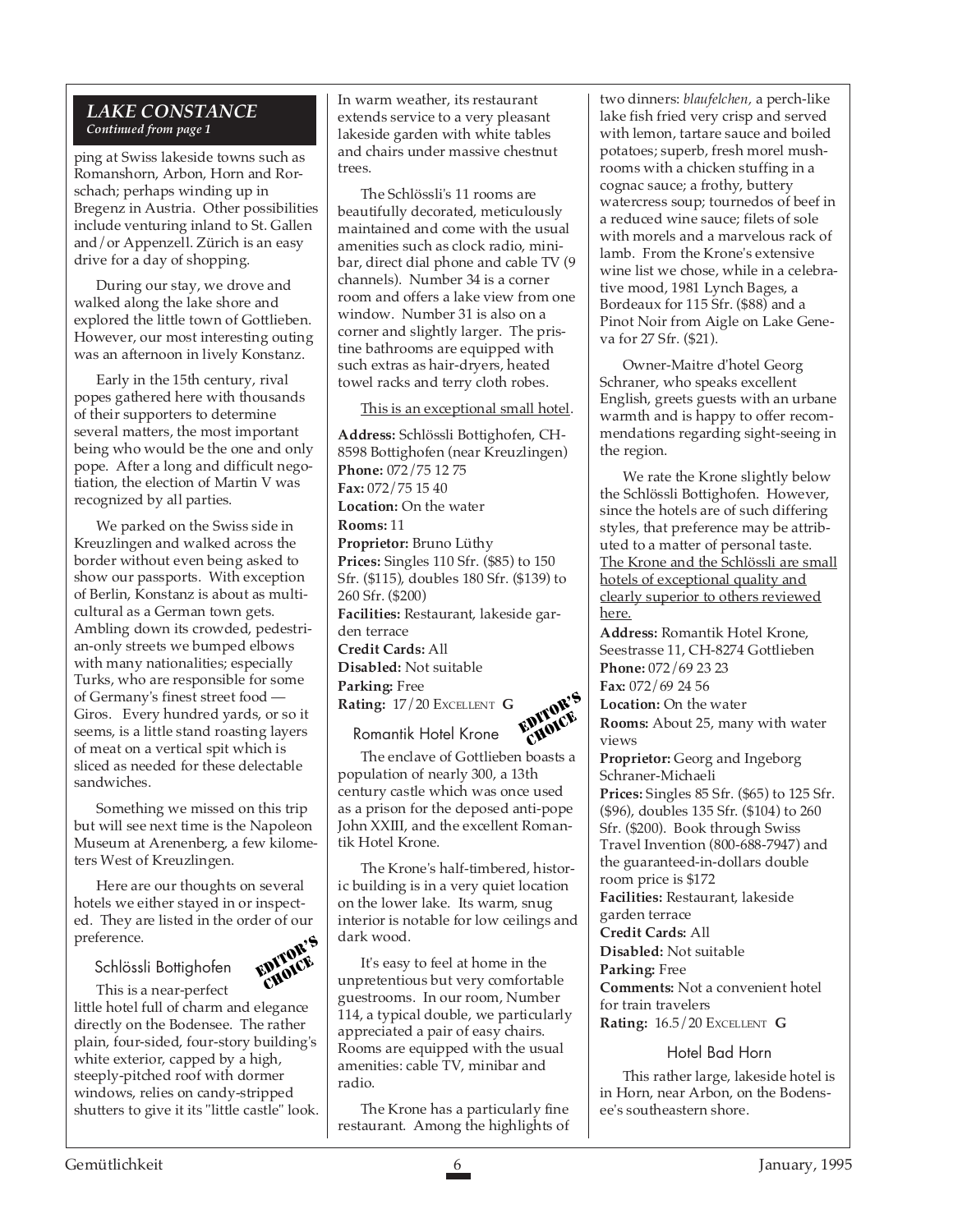

#### Hotel Thurgauerhof

There's not a thing wrong with the Thurgauerhof. In fact, much is right with it, particularly the genuinely warm welcome one gets from the friendly Kieni family. Though it's within a 30-minute drive of the lake, the problem with this hotel is that it doesn't quite belong in this group. The Thurgauerhof does a big convention business and thus attracts a business clientele. And, with 75 rooms, it is much larger than the other hotels discussed here. It simply isn't one of those cozy, cunning, atmospheric little country hotels Switzerland is famous for.

However, for those who might like to experience life in an ordinary Swiss town that's off the beaten

ture that is more like an office building than a hotel. The ordinary guestrooms are alike in size and decor.

**Address:** Seehotel Feldbach, CH-8266 Steckborn **Phone:** 054/62 62 62 **Fax:** 054/61 27 30 **Location:** On the water **Rooms:** 28 **Proprietor:** Markus Hofmann **Prices:** Singles 110 Sfr. (\$85) to 120 Sfr. (\$92), doubles 150 Sfr. (\$115) to 180 Sfr. (\$139) **Facilities:** Restaurant with lake view, garden terrace **Credit Cards:** All **Disabled:** Special facilities available **Parking:** Free Ĭ×Ï **Rating:** 9/20 AVERAGE

in this hotel in 1988, again in 1991 and, based on our 1994 visit, can still

This is another hotel directly on the water and each of its 18 rooms offers at least a partial lake view. The large, airy rooms, like most of the hotel, are decorated in light, knotty wood with simple furnishings and are equipped with a radio and telephone

The informal dining room and, in good weather, the outdoor deckterrace both have excellent lake views. The Schiff carries the Swiss Hotel Association's *Landgasthof* or Country Inn designation which the SHA Guide describes as a "...locally typical restaurant, providing good cuisine, a com-

recommend it.

-

but no TV.